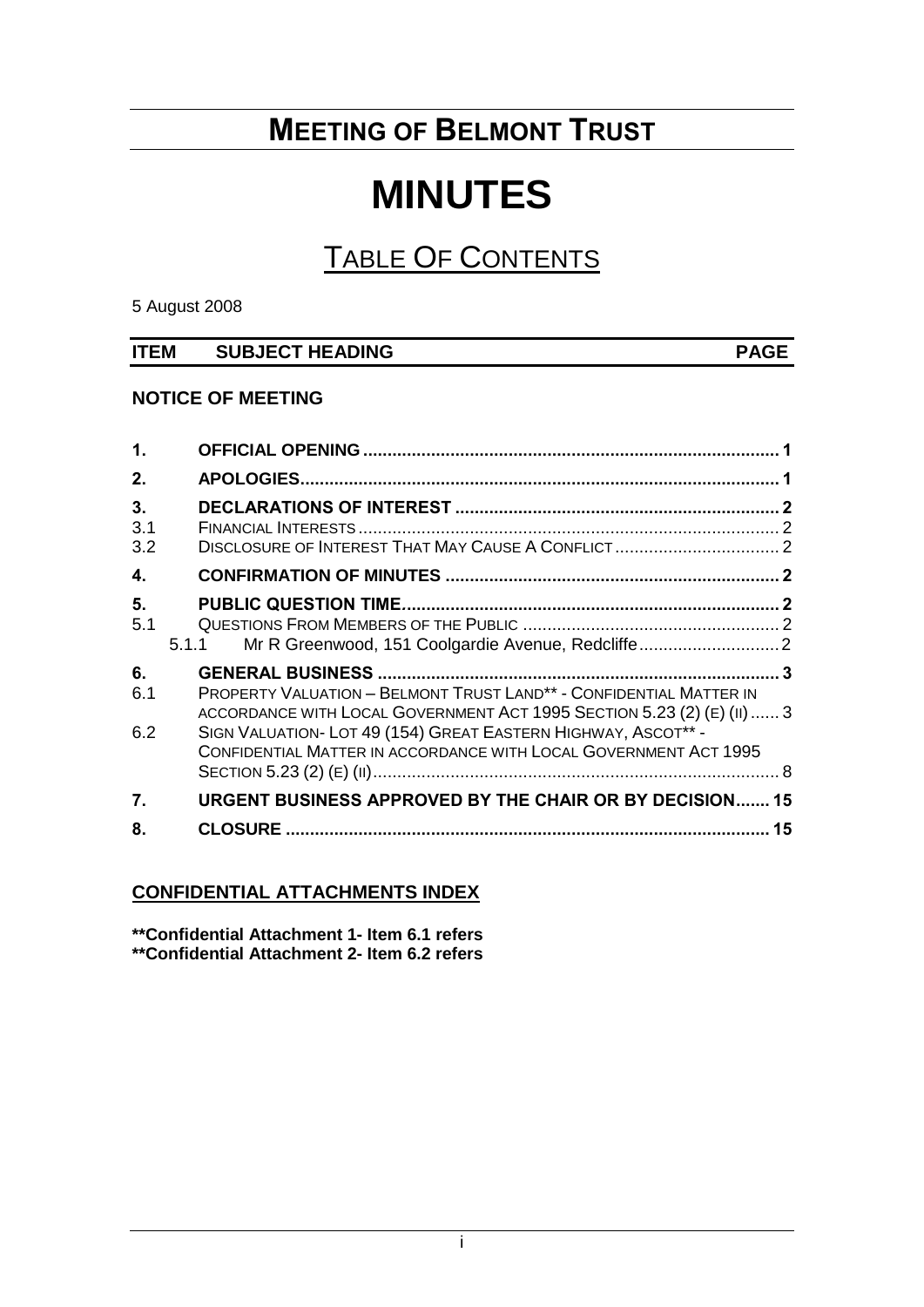# **MEETING OF BELMONT TRUST**

# **MINUTES**

# **5 August 2008**

# **PRESENT**

Ms G Godfrey, Presiding Member Mr S Wolff Mr P Hitt Ms B Whiteley Ms B Brennan Ms B Martin Ms C Hanlon Mr R Rossi Mr P Marks Ms J Powell

Mr R Lutey **A/Chief Executive Officer** Mr S Cole **Director Corporate & Governance** Mr N Deague **Director Community & Statutory Services** Mr T Stacey Mr T Stacey 2008 Mr T Stacey 2008 Mr J Olynyk JP<br>Manager Governance Mr J Olynyk JP<br>Manager Governance<br>Manager Property & Economic Development Mr J Hardison Manager Property & Economic Development<br>Mr M Ridgwell Mr M Ridgwell Principal Governance & Compliance Advisor Principal Governance & Compliance Advisor Ms S Johnson Governance Officer

# **MEMBERS OF THE GALLERY**

There were three members of the public in the gallery.

#### <span id="page-1-0"></span>**1. OFFICIAL OPENING**

The Presiding Member opened the meeting at 6.32pm and welcomed those in attendance.

#### <span id="page-1-1"></span>**2. APOLOGIES**

Cr Dornford (Leave of Absence)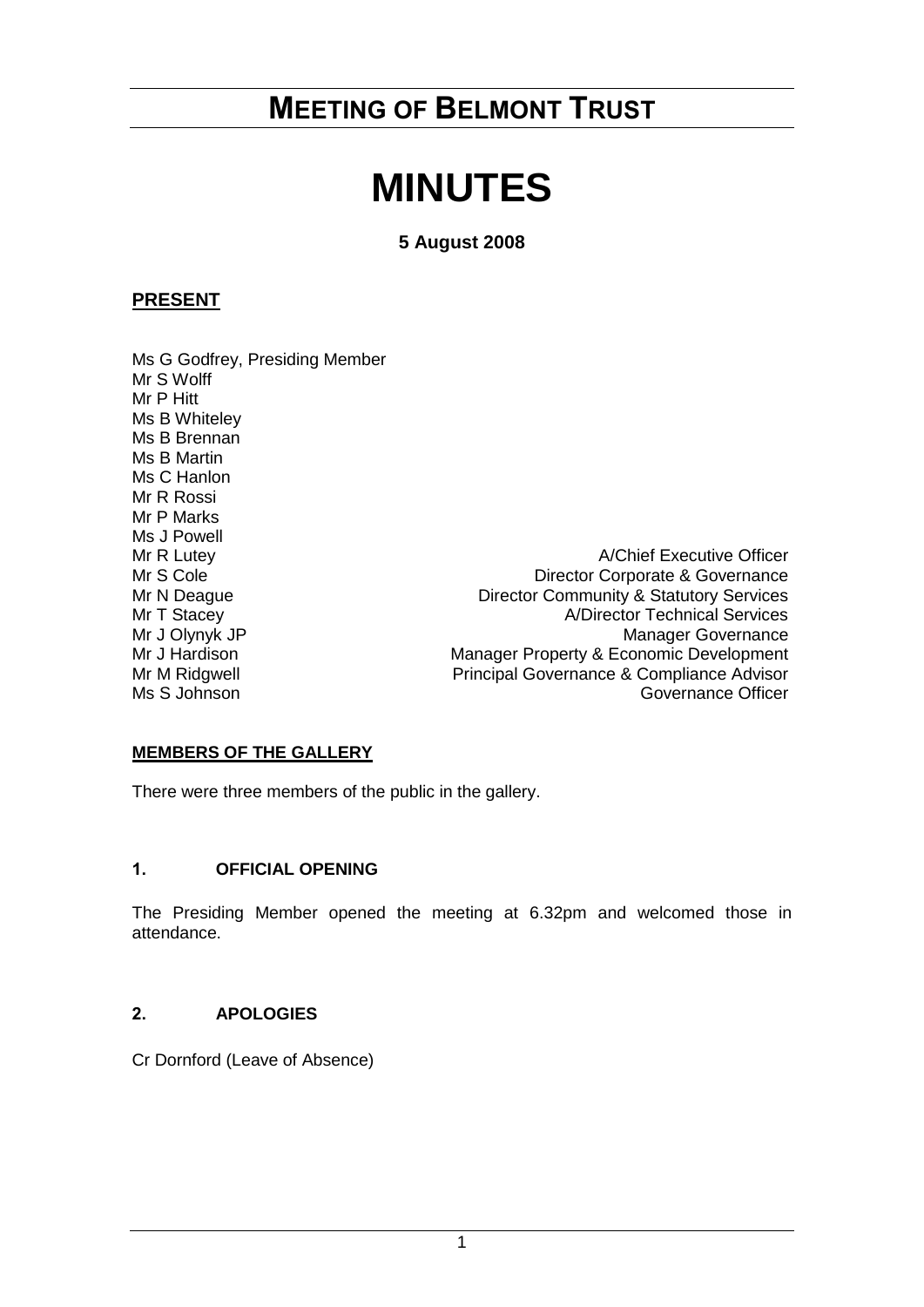### <span id="page-2-0"></span>**3. DECLARATIONS OF INTEREST**

#### <span id="page-2-1"></span>**3.1 FINANCIAL INTERESTS**

| Name | l Item No. & Title | <b>Nature of Interest</b><br>(and extent, where appropriate) |
|------|--------------------|--------------------------------------------------------------|
| Nil. |                    |                                                              |

#### <span id="page-2-2"></span>**3.2 DISCLOSURE OF INTEREST THAT MAY CAUSE A CONFLICT**

| <b>Name</b> | Item No. & Title |
|-------------|------------------|
| Nil.        |                  |

### <span id="page-2-3"></span>**4. CONFIRMATION OF MINUTES**

*WHITELEY MOVED, POWELL SECONDED, that the Minutes of the Belmont Trust Meeting Held 17 June 2008 (as previously circulated) be noted as a true and accurate record.*

### *CARRIED 10 VOTES TO 0*

**6.33pm The Presiding Member opened public question time.**

#### <span id="page-2-4"></span>**5. PUBLIC QUESTION TIME.**

**In accordance with rule (l), the Presiding Member advised that she had no registered members of the public who had given prior notice to ask questions.**

**The Mayor invited the public gallery members, who had yet to register their interest to ask a question, to do so. One registration was forthcoming from Mr R Greenwood.**

<span id="page-2-5"></span>**5.1 QUESTIONS FROM MEMBERS OF THE PUBLIC**

#### <span id="page-2-6"></span>**5.1.1 Mr R Greenwood, 151 Coolgardie Avenue, Redcliffe**

Mr Greenwood asked the following questions:

*Had an independent valuation been completed?* 

The Presiding Member stated that a registered valuer had completed a valuation.

*Will there be an investigation of signage rates?*

The Presiding Member stated yes.

#### **6.34pm As there were no further questions, the Presiding Member closed public question time.**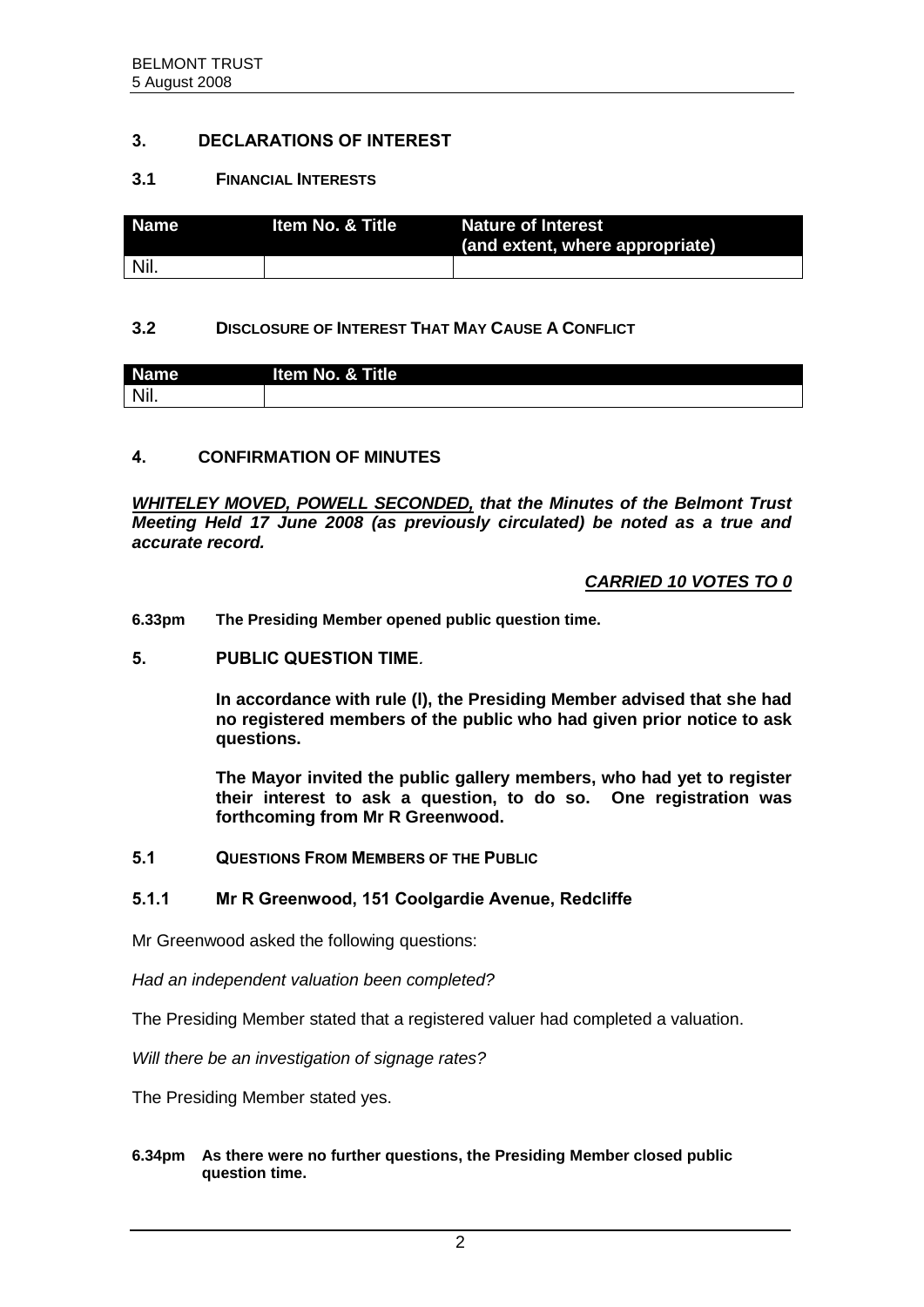### <span id="page-3-0"></span>**6. GENERAL BUSINESS**

<span id="page-3-1"></span>**6.1 PROPERTY VALUATION – BELMONT TRUST LAND\*\* - CONFIDENTIAL MATTER IN ACCORDANCE WITH LOCAL GOVERNMENT ACT 1995 SECTION 5.23 (2) (E) (II)**

# **ATTACHMENT DETAILS**

| <b>Attachment No.</b> | <b>Details</b>                                                           |
|-----------------------|--------------------------------------------------------------------------|
| Conf Attachment 1     | Compensation Valuation Advice – Lot 49 (154) Great Eastern<br>Hwy. Ascot |

| <b>Voting Requirement</b>   | <b>Simple Majority</b>                |
|-----------------------------|---------------------------------------|
| Subject Index               | 116/007, 132/001, 132/003, 154 GEH    |
| Location / Property Index   | Lot 49 (154) Great Eastern Hwy, Ascot |
| <b>Application Index</b>    | N/A                                   |
| Disclosure of any Interest  | Nil                                   |
| Previous Items              | N/A                                   |
| Applicant                   | N/A                                   |
| Owner                       | <b>Belmont Trust</b>                  |
| <b>Responsible Division</b> | Corporate & Governance                |
|                             |                                       |

#### **TRUST ROLE**

 $\boxtimes$ **Trustee** *In addition to its role as local government, the City has duties to act as trustee of the Trust property in relation to the Belmont Trust. When making decisions in relation to the Trust property the City must be mindful of its duties as Trustee of the Belmont Trust.*

#### **PURPOSE OF REPORT**

To provide information on a valuation of the portion of Belmont Trust Land required for the widening of Great Eastern Highway, Ascot.

#### **SUMMARY AND KEY ISSUES**

- A portion of Lot 49 (154) Great Eastern Hwy, Ascot will be required for the widening of Great Eastern Hwy.
- A valuation has been received, based on the value of the land as estimated by direct comparison to similar sales, stating that the portion of land at Lot 49 (154) Great Eastern Hwy, Ascot required for the widening of Great Eastern Hwy is worth \$1 300 (net GST) per square metre (sqm)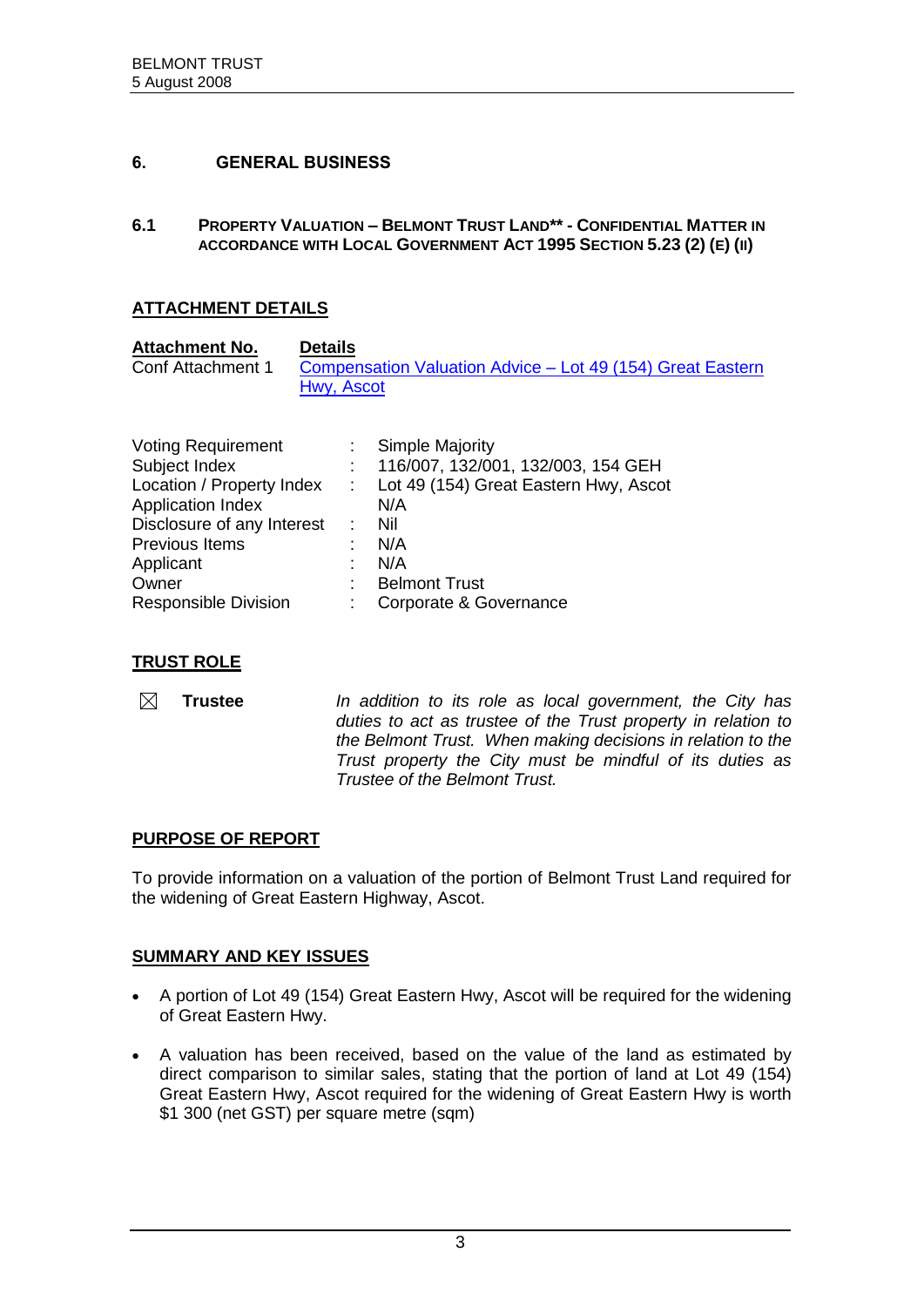# **LOCATION**

Lot 49 (154) Great Eastern Highway, Ascot.



# **CONSULTATION**

There has been no specific consultation undertaken in respect to this matter.

# **STRATEGIC PLAN IMPLICATIONS**

There are no Strategic Plan implications evident at this time.

# **POLICY IMPLICATIONS**

There are no significant policy implications evident at this time.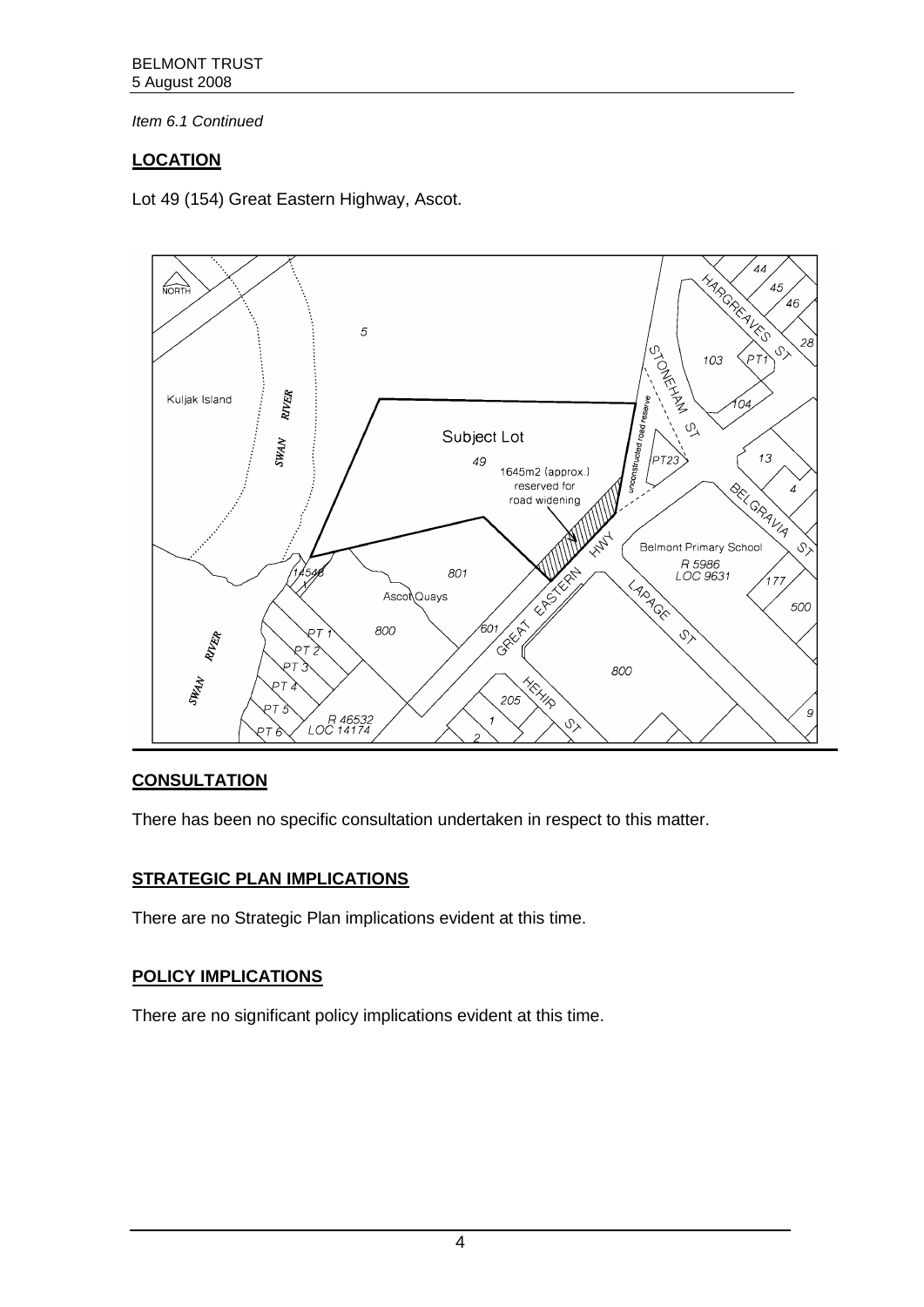#### **STATUTORY ENVIRONMENT**

Section 30 of the Local Government (Functions and General) Regulations 1996 describes the types of dispositions of property to which section 3.58 of the Local Government Act 1995 does not apply. In this section it is stated:

- *(2) A disposition of land is an exempt disposition if —*
	- *(c) the land is disposed of to —*
		- *(i) the Crown in right of the State or the Commonwealth;*
		- *(ii) a department, agency, or instrumentality of the Crown in right of the State or the Commonwealth;*

In this situation the purchaser would be Main Roads WA (MRWA) who are a department of the Crown in right of the State.

The value of the relevant portion of at Lot 49 (154) Great Eastern Highway, Ascot is greater than the \$1 000 000 threshold by which it is considered to be a major land transaction pursuant to Section 7 of the Local Government (Functions and General) Regulations 1996. Because of this, it will be necessary to adhere to Section 3.59 of the Local Government Act 1995. In this section it is stated:

#### *(2) Before it —*

- *(b) enters into a major land transaction; a local government is to prepare a business plan.*
- *(3) The business plan is to include an overall assessment of the major trading undertaking or major land transaction and is to include details of* 
	- *— (a) its expected effect on the provision of facilities and services by the local government;*
	- *(b) its expected effect on other persons providing facilities and services in the district;*
	- *(c) its expected financial effect on the local government;*
	- *(d) its expected effect on matters referred to in the local government's current plan prepared under section 5.56;*
	- *(e) the ability of the local government to manage the undertaking or the performance of the transaction; and*
	- *(f) any other matter prescribed for the purposes of this subsection.*
- *(4) The local government is to —*
	- *(a) give Statewide public notice stating that —*
		- *(i) the local government proposes to commence the major trading undertaking or enter into the major land transaction described in the notice or into a land transaction that is preparatory to that major land transaction;*
		- *(ii) a copy of the business plan may be inspected or obtained at any place specified in the notice; and*
		- *(iii) submissions about the proposed undertaking or transaction may be made to the local government before a day to be specified in the notice, being a day that is not less than 6 weeks after the notice is given;*

*and*

*(b) make a copy of the business plan available for public inspection in accordance with the notice.*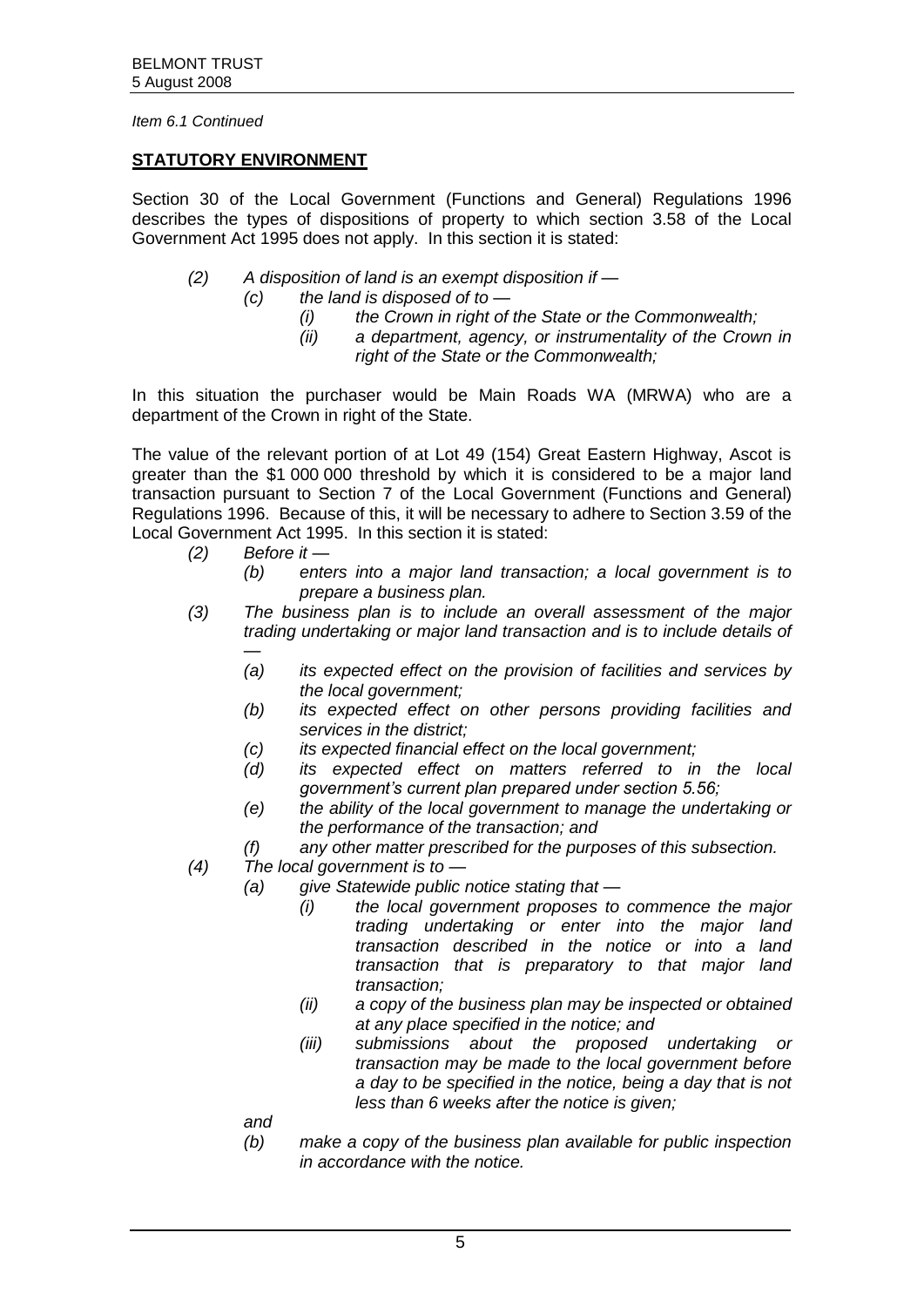*(5) After the last day for submissions, the local government is to consider any submissions made and may decide to proceed with the undertaking or transaction as proposed or so that it is not significantly different from what was proposed.*

#### **BACKGROUND**

| Lodgement        | <b>NA</b> | Use Class: | <b>NA</b> |
|------------------|-----------|------------|-----------|
| Date:            |           |            |           |
| Lot Area:        | 2.8252ha  | <b>TPS</b> | Mixed Use |
|                  |           | Zoning:    |           |
| <b>Estimated</b> | <b>NA</b> | MRS:       | Urban     |
| Value:           |           |            |           |

As a result of discussion on the modifications to the Ascot Vale advertising signage located at Lot 49 (154) Great Eastern Highway, Ascot, the 17 June 2008 meeting of the Belmont Trust endorsed the recommendation:

#### **That a valuation be sought on the land that is proposed to be acquired for road widening and the matter be referred to the Advisory Trustee and reported back to the Trust for further consideration.**

A final valuation report was received from Valuations WA on 15 July 2008 (provided at [Confidential Attachment](https://www.belmont.wa.gov.au/docs/ecm/Belmont%20Trust%20Meeting%205%20August%202008%20Confidential%20Attachments) 1).

# **OFFICER COMMENT**

Valuations WA have prepared a compensation valuation for the portion of land required from Lot 49 (154) Great Eastern Highway, Ascot, for the widening of Great Eastern Highway in accordance with Section 241 of the Land Administration Act 1997. The elements of this are: value of land taken; reduction in value of adjoining land; and a consideration of whether a solatium payment is appropriate.

Valuations WA have identified several recent sales on Great Eastern Hwy to use as an estimate of the value of the land. It has been assumed that there will be no reduction in value of the adjoining land. Further, as Lot 49 (154) Great Eastern Highway, Ascot is neither a place of residence or business, it is assumed there is no reason to apply a solatium payment.

Based on these calculations, the land at Lot 49 (154) Great Eastern Highway, Ascot is valued at \$1,300 per sqm.

Valuations WA have estimated that the irregular shaped portion of land required for the widening of Great Eastern Hwy is 2 980 sqm. Based on these calculations, the portion of Lot 49 (154) Great Eastern Highway, Ascot required for road widening is valued at \$3 874 000 (net GST). Valuations WA did not employ a surveyor to conduct their valuation.

The City of Belmont's Planning Branch have estimated that the irregular shaped portion of land required for the widening of Great Eastern Hwy is 1 645 sqm. Based on these calculations, the portion of Lot 49 (154) Great Eastern Highway, Ascot required for road widening is valued at \$2 138 500 (net GST).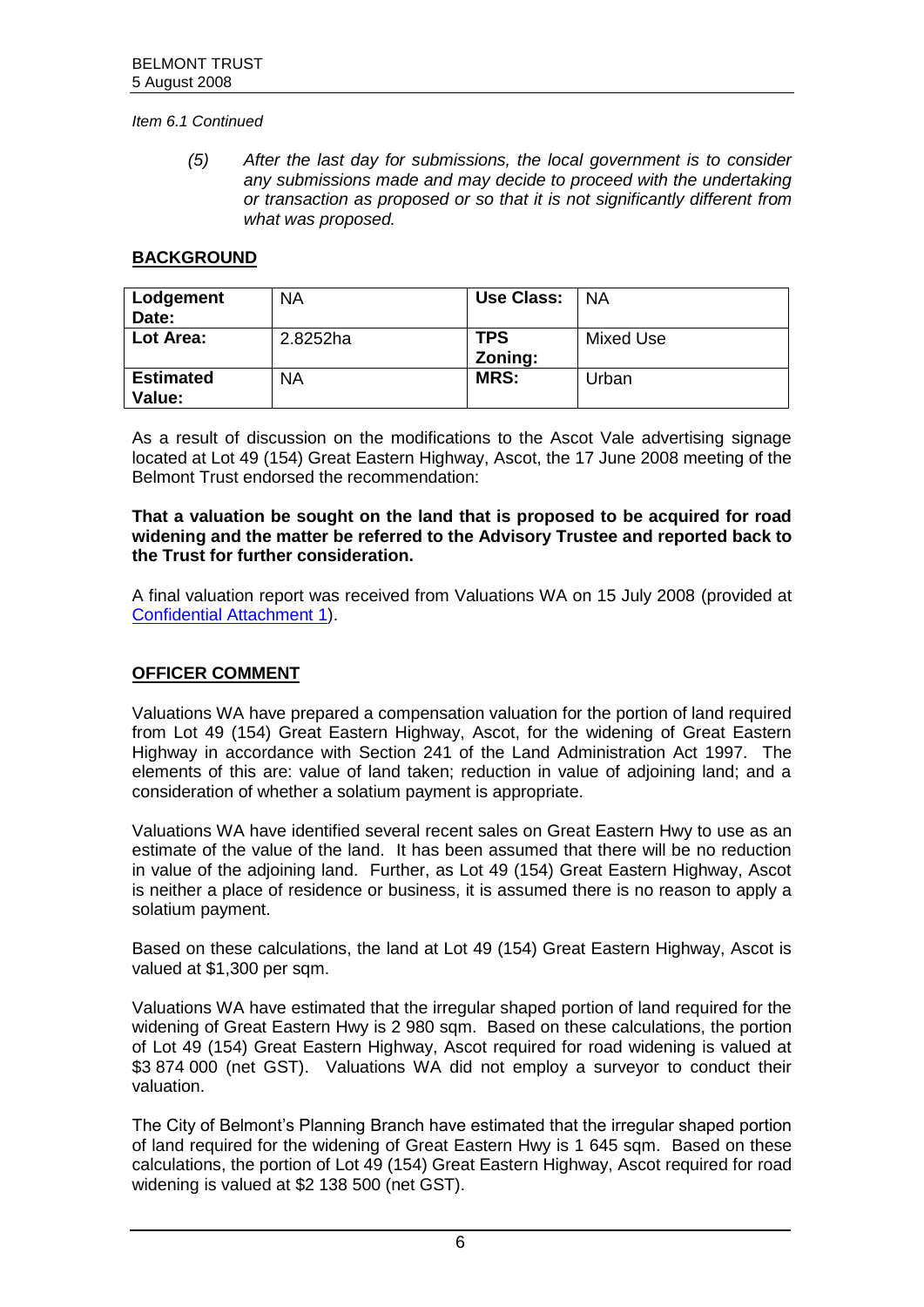The precise size and dimensions of the portion of Lot 49 (154) Great Eastern Highway, Ascot required for road widening will be determined by MRWA as part of their planning for the road widening. Further, it is expected that MRWA will commission their own valuation and will make a counter offer before a final price is settled for this disposal.

# **FINANCIAL IMPLICATIONS**

Pending the finalisation of a precise survey of the exact size of the land required for road widening, and dependent on any response from the State Government, it is estimated that the disposal of a portion of Lot 49 (154) Great Eastern Highway, Ascot will return approximately \$2 138 500 to \$3 874 000 to the Belmont Trust.

This revenue will be kept in a Trust account for the Belmont Trust and will not be amalgamated into the City's municipal reserves.

### **ENVIRONMENTAL IMPLICATIONS**

There are no environmental implications at this time.

# **OFFICER RECOMMENDATION**

- 1. That the Belmont Trust receive the compensation valuation, as prepared by Valuations WA, for the portion of land Lot 49 (154) Great Eastern Highway, Ascot required for road widening
- 2. That the Belmont Trust, following an approach to the Advisory Trustee, commence negotiations with Main Roads WA for the disposal of that portion of land required under the Metropolitan Region Scheme for the widening of Great Eastern Highway.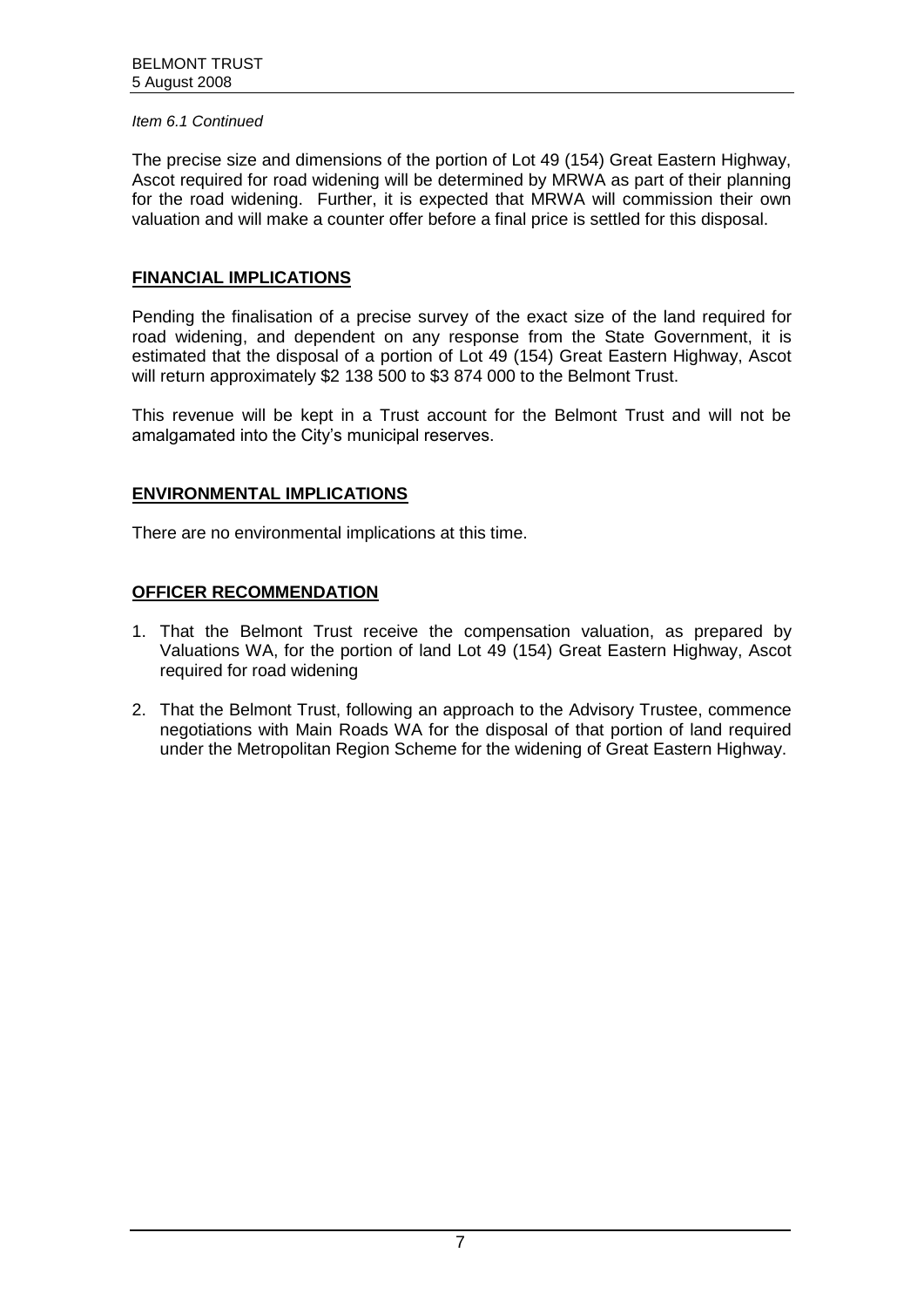<span id="page-8-0"></span>**6.2 SIGN VALUATION- LOT 49 (154) GREAT EASTERN HIGHWAY, ASCOT\*\* - CONFIDENTIAL MATTER IN ACCORDANCE WITH LOCAL GOVERNMENT ACT 1995 SECTION 5.23 (2) (E) (II)**

### **ATTACHMENT DETAILS**

| <b>Attachment No.</b>       | <b>Details</b> |                                                    |
|-----------------------------|----------------|----------------------------------------------------|
| <b>Conf Attachment 2</b>    |                | Valuation - Billboard signage lease & rental value |
| <b>Voting Requirement</b>   |                | Simple Majority                                    |
| Subject Index               |                | 116/007, 132/001, 132/003, 154 GEH                 |
| Location / Property Index   | $\sim 100$     | Lot 49 (154) Great Eastern Highway, Ascot          |
| <b>Application Index</b>    |                | N/A                                                |
| Disclosure of any Interest  |                | Nil                                                |
| Previous Items              |                | N/A                                                |
| Applicant                   |                | N/A                                                |
| Owner                       |                | <b>Belmont Trust</b>                               |
| <b>Responsible Division</b> |                | Corporate & Governance                             |

# **TRUST ROLE**

 $\boxtimes$ **Trustee** *In addition to its role as local government, the City has duties to act as trustee of the Trust property in relation to the Belmont Trust. When making decisions in relation to the Trust property the City must be mindful of its duties as Trustee of the Belmont Trust.*

# **PURPOSE OF REPORT**

To advise the Belmont Trust of potential income from rental of existing sign at Lot 49 (154) Great Eastern Highway, Ascot.

# **SUMMARY AND KEY ISSUES**

- Existing advertising sign for Ascot Waters development approved in 1996.
- A valuation has been received, based on the Direct Comparison Approach and Rate of Return Method, stating that an annual rental value of \$5,070 (net GST) would be appropriate for the signage.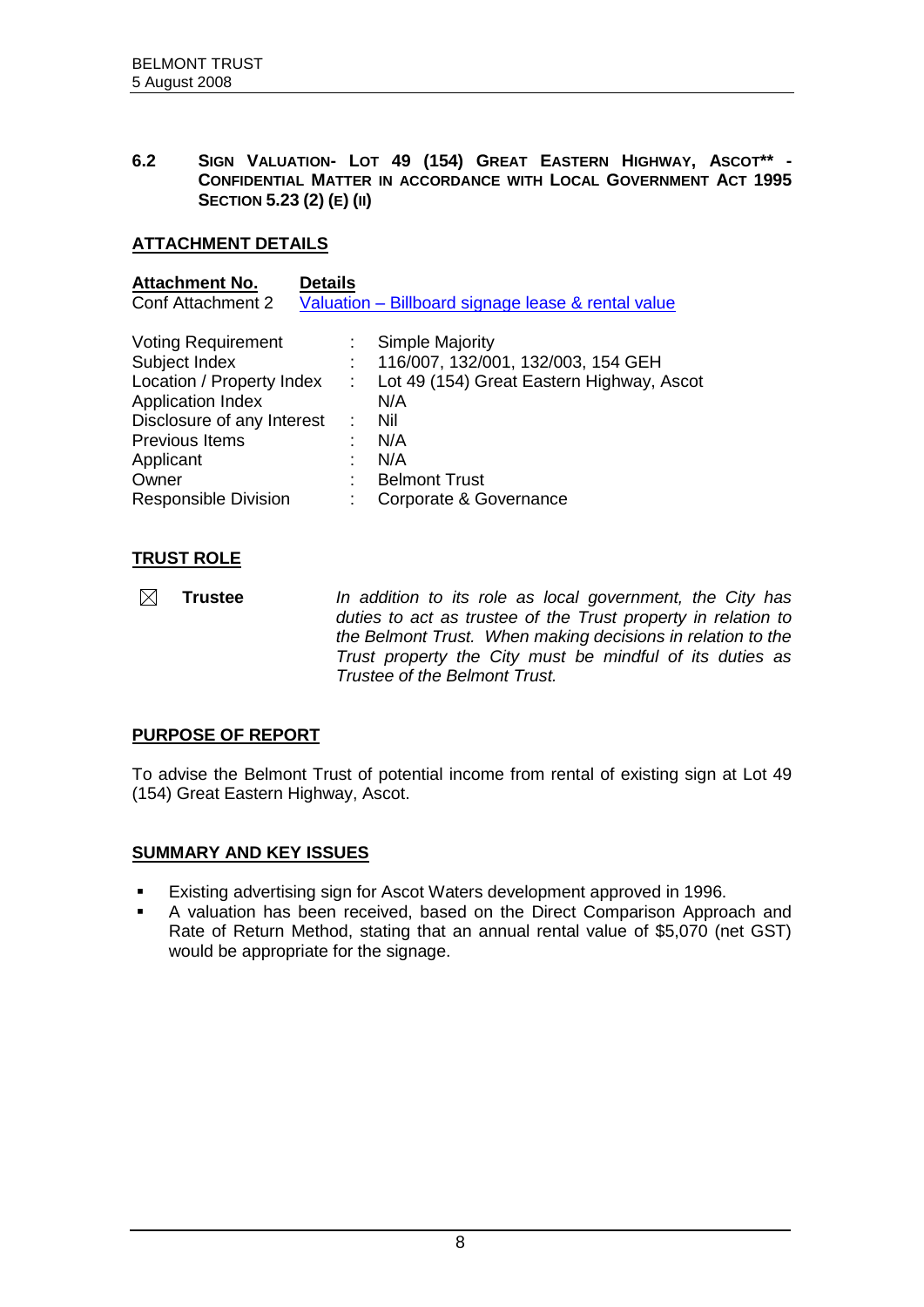# **LOCATION**



Lot 49 (154) Great Eastern Highway, Ascot.

# **CONSULTATION**

There have been discussions with representatives of Estates Development Corporation (EDC) about their intentions for the area and whether they would consider making a payment to the Belmont Trust for the sign. EDC were not supportive of the idea, and stressed that the original approvals for the sign, and all subsequent considerations, have been based on the premise that we are all beneficiaries of the success of Ascot **Waters** 

# **STRATEGIC PLAN IMPLICATIONS**

There are no Strategic Plan implications evident at this time.

# **POLICY IMPLICATIONS**

There are no significant policy implications evident at this time.

# **STATUTORY ENVIRONMENT**

Town Planning Scheme No. 11 was gazetted in 17 June 1988.

City's Local Law – Signs, Hoardings and Bill posting published in Government Gazette 8 April 1988.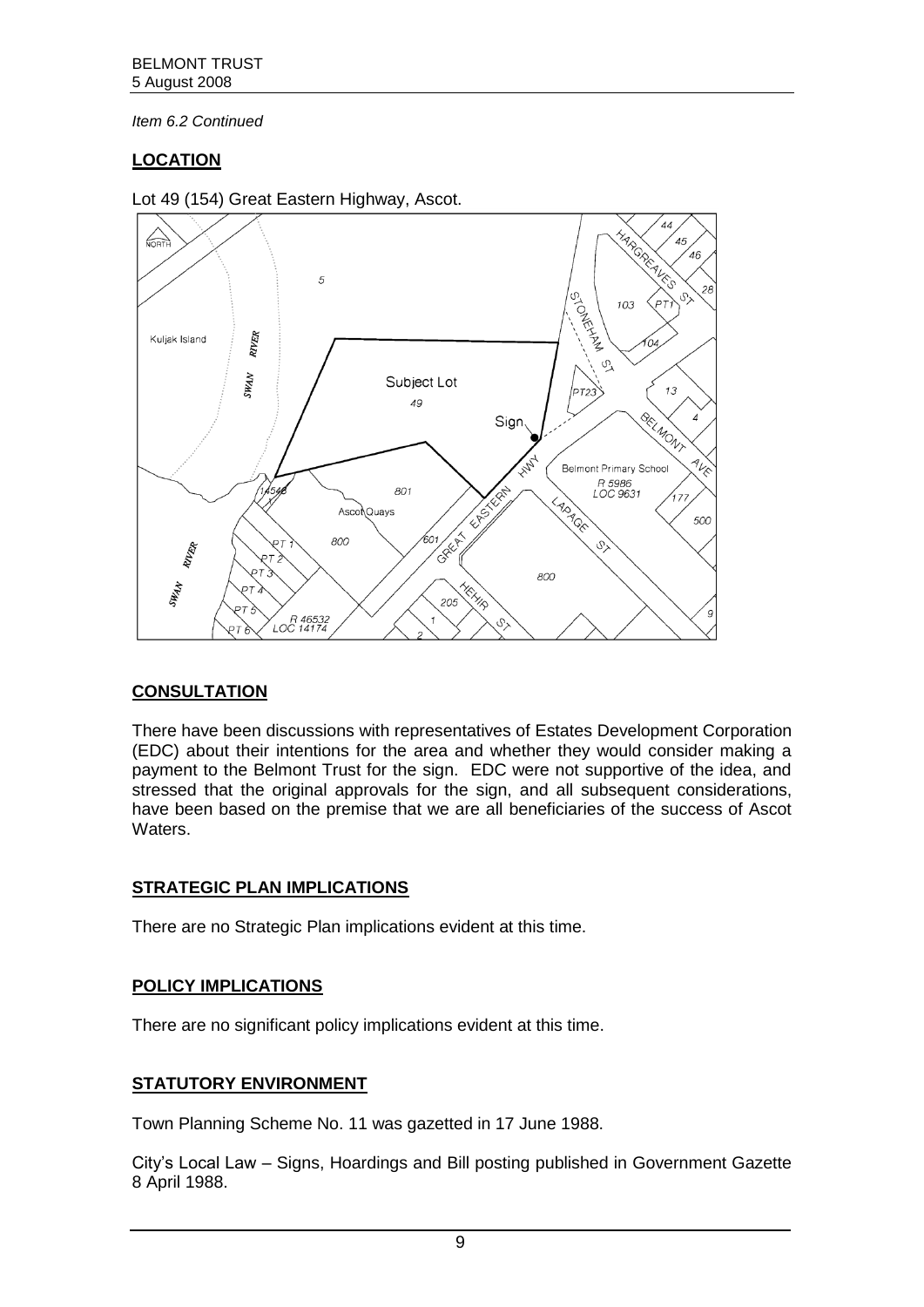Town Planning Scheme No. 14 (TPS14) was gazetted on 10 December 1999.

City's Local Law - Activities on Thoroughfares and Trading in Public Places published in Government Gazette 13 September 2001. (This local law repealed the Local Laws Relating to Signs, Hoarding & Bill Posting published in the Government Gazette of 8 April 1988.)

Local Planning Policy No. 12 - Sign Applications adopted by Council 27 May 2002.

Ascot Waters Design Guidelines adopted February 1999 and superseded by Local Planning Policy No. 6 – Ascot Waters Special Development Precinct adopted by Council 17 April 2000.

Section 3.58 of the Local Government Act 1995 describes the process that the Trust must adhere to if it is decided to dispose by lease of a portion of Lot 49 (154) Great Eastern Highway, Ascot. In this Section it is stated:

- *"(2) Except as stated in this section, a local government can only dispose of property to —*
	- *(a) the highest bidder at public auction; or*
	- *(b) the person who at public tender called by the local government makes what is, in the opinion of the local government, the most acceptable tender, whether or not it is the highest tender.*
- *(3) A local government can dispose of property other than under subsection (2) if, before agreeing to dispose of the property —*
	- *(a) it gives local public notice of the proposed disposition —*
		- *(i) describing the property concerned;*
		- *(ii) giving details of the proposed disposition; and*
		- *(iii) inviting submissions to be made to the local government before a date to be specified in the notice, being a date not less than 2 weeks after the notice is first given;*

*and*

*(b) it considers any submissions made to it before the date specified in the notice and, if its decision is made by the council or a committee, the decision and the reasons for it are recorded in the minutes of the meeting at which the decision was made."*

If the Trust decides to proceed with this disposal by lease, it will be recommended that the provisions of Section 3.58.(3) be used for the disposal of the relevant portion of Lot 49 (154) Great Eastern Highway, Ascot.

# **BACKGROUND**

| Lodgement                  | <b>NA</b> | <b>Use Class:</b> | <b>NA</b> |
|----------------------------|-----------|-------------------|-----------|
| Date:                      |           |                   |           |
| Lot Area:                  | 2.8252ha  | <b>TPS</b>        | Mixed Use |
|                            |           | Zoning:           |           |
| <b>Estimated</b><br>Value: | <b>NA</b> | <b>MRS:</b>       | Urban     |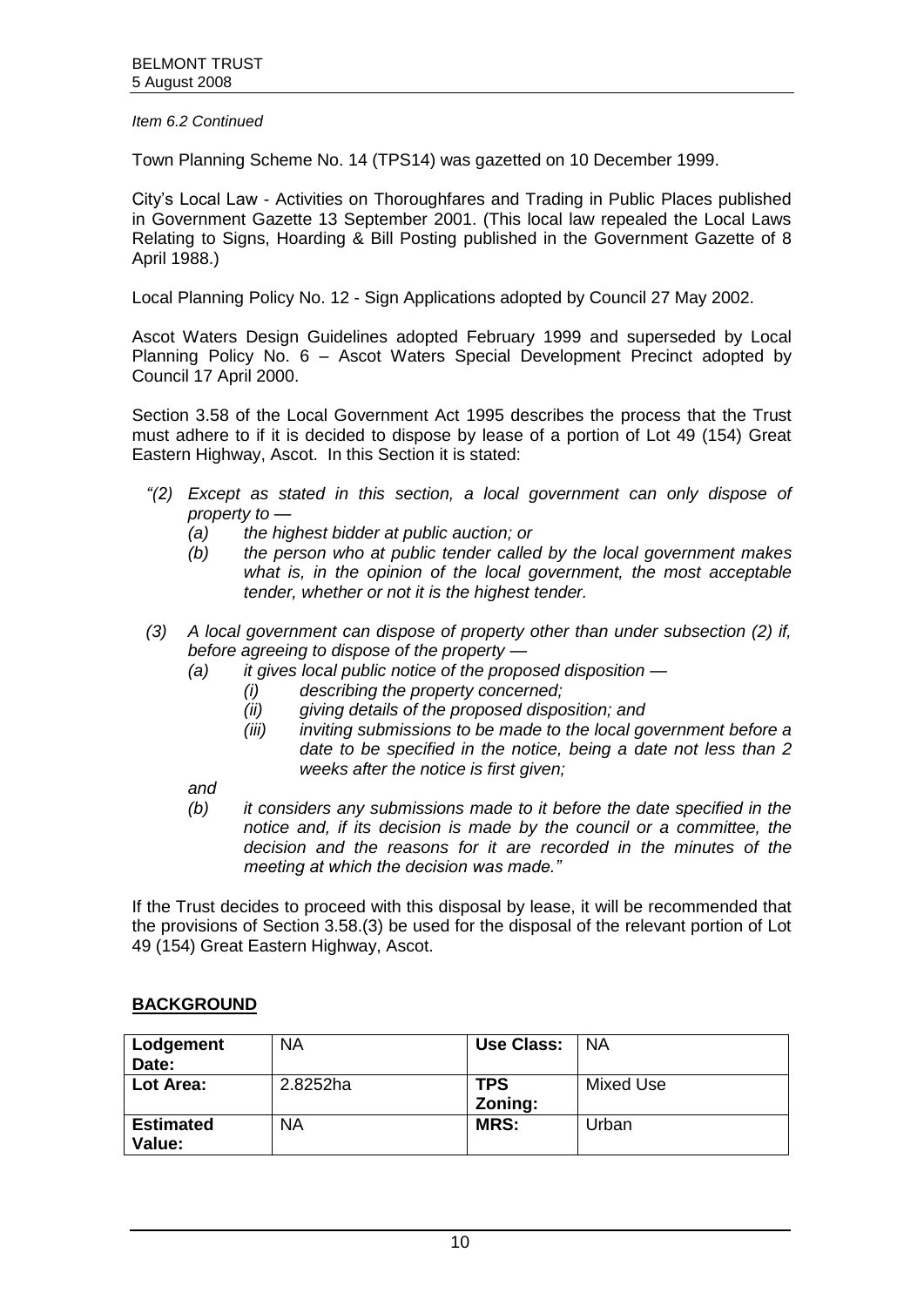As a result of discussion on the modifications to the Ascot Vale advertising signage located at Lot 49 (154) Great Eastern Highway, Ascot, the 17 June 2008 meeting of the Belmont Trust endorsed the recommendation:

#### **That the item be deferred pending further investigation into the commercial rate for signage at Lot 49 (54) Great Eastern Highway Ascot and reported back to the Trust within one month of this decision.**

Owing to the demand for valuations in the current property market, there were unavoidable delays in obtaining this information, and reporting back to the Belmont Trust, within one month. A final valuation report was received from Valuations WA on 15 July 2008 (provided at [Confidential Attachment](https://www.belmont.wa.gov.au/docs/ecm/Belmont%20Trust%20Meeting%205%20August%202008%20Confidential%20Attachments) 2).

### **OFFICER COMMENT**

During the conduct of the valuation, it was noted by Valuations WA that estimates of income from advertising signage are wide ranging and largely depend on the extent to which the advertiser wishes to have their product or service marketed in a specific location. In many cases, on high profile privately owned sites, revenue from signage is entirely based on what the highest bidder will pay.

With respect to billboard signage, the usual method is to calculate the area of land affected by the sign, obtain a value for the land, and determine a rental rate per square metre. This is usually calculated as 10% of the land value. The primary precedent in the Perth metropolitan area is the revenue sought from the Public Transport Authority (PTA) for signs on railway land. In this circumstance, PTA seeks an annual rental return of 10% of 65% of the land value for the erection of billboards.

The land upon which the Ascot Vale sign is located has been valued at \$1,300 per sqm. Accordingly, 65% of this is \$845, and a 10% rental value is calculated at \$84.50 per annum. The area currently affected by the sign equates to 60 sqm. As such, Valuations WA estimates that the Belmont Trust could charge \$5,070 (net GST) per annum for the land affected by the Ascot Vale sign.

The City of Belmont has gained significant benefits from the development of Ascot Waters, and will continue to reap rewards through the ongoing development of Ascot Vale. Increases in rates revenue, population growth and enhanced vibrancy in the area are all benefits for the City. Further, there is a significant likelihood of harming the working relationship between EDC and the City, as a result of imposing an unexpected level of expenditure on that organisation, for what is a relatively small level of income.

#### **FINANCIAL IMPLICATIONS**

If the Belmont Trust were to agree to charge rental for the signage at Lot 49 (154) Great Eastern Highway, Ascot there is potential to return \$5,070 (net GST) per annum to the Trust.

#### **ENVIRONMENTAL IMPLICATIONS**

There are no environmental implications at this time.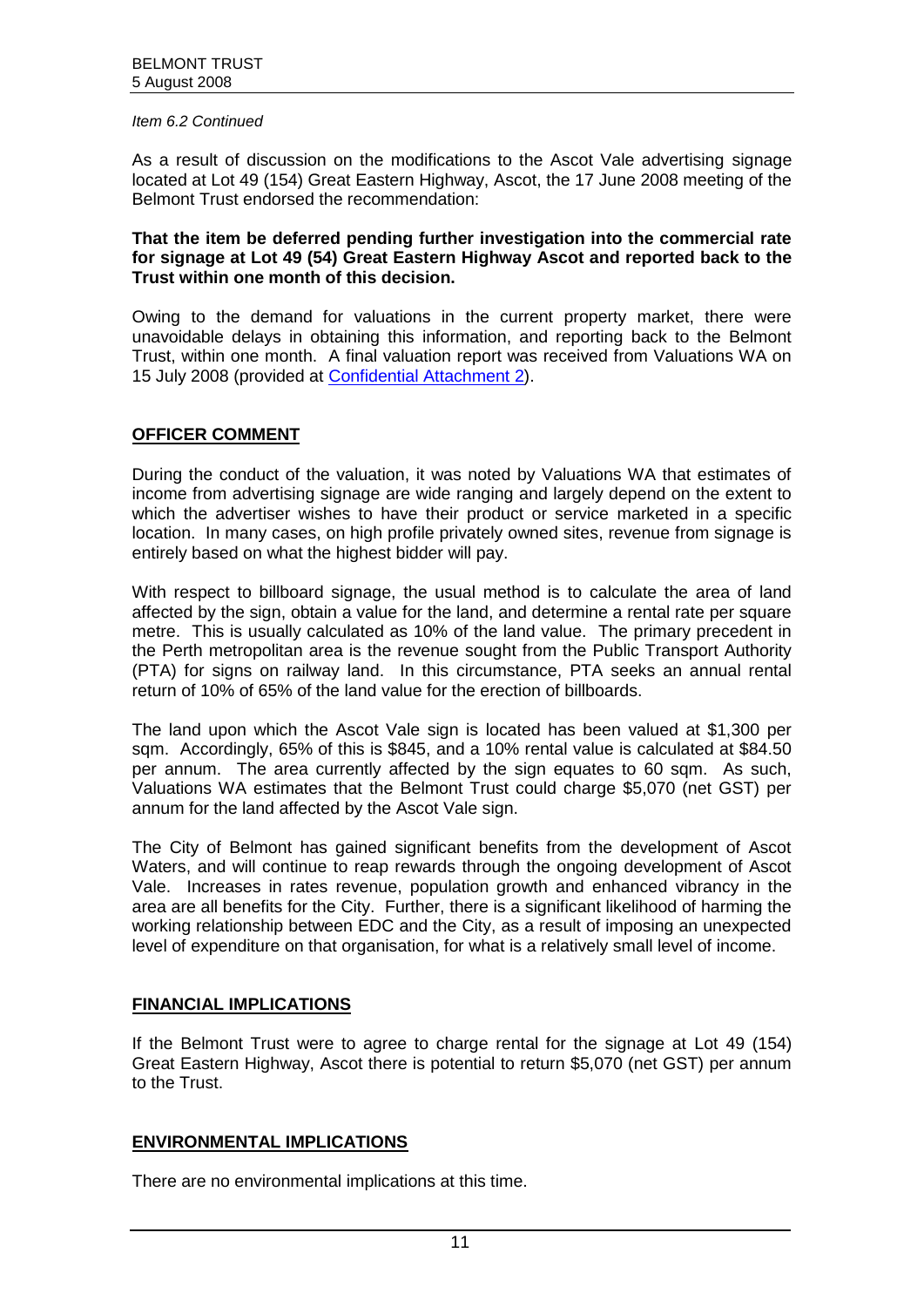# **OFFICER RECOMMENDATION**

- 1. That the Belmont Trust receive the signage rental valuation, as prepared by Valuations WA, for the land affected by signage at Lot 49 (154) Great Eastern Highway, Ascot.
- 2. That the Belmont Trust not pursue the establishment of a lease for the land affected by the signage at Lot 49 (154) Great Eastern Highway, Ascot.
- 3. That the Belmont Trust support the modifications to the sign located at Lot 49 (154) Great Eastern Highway, Ascot.
- 4. That the Belmont Trust advise Ascot Fields Nominees and the Western Australian Turf Club that:
	- (i) Once 85% of the subdivided lots have been sold, or (ii) the land is acquired by Main Roads WA for the purp
	- the land is acquired by Main Roads WA for the purpose of road widening, the Belmont Trust requires the removal of the sign.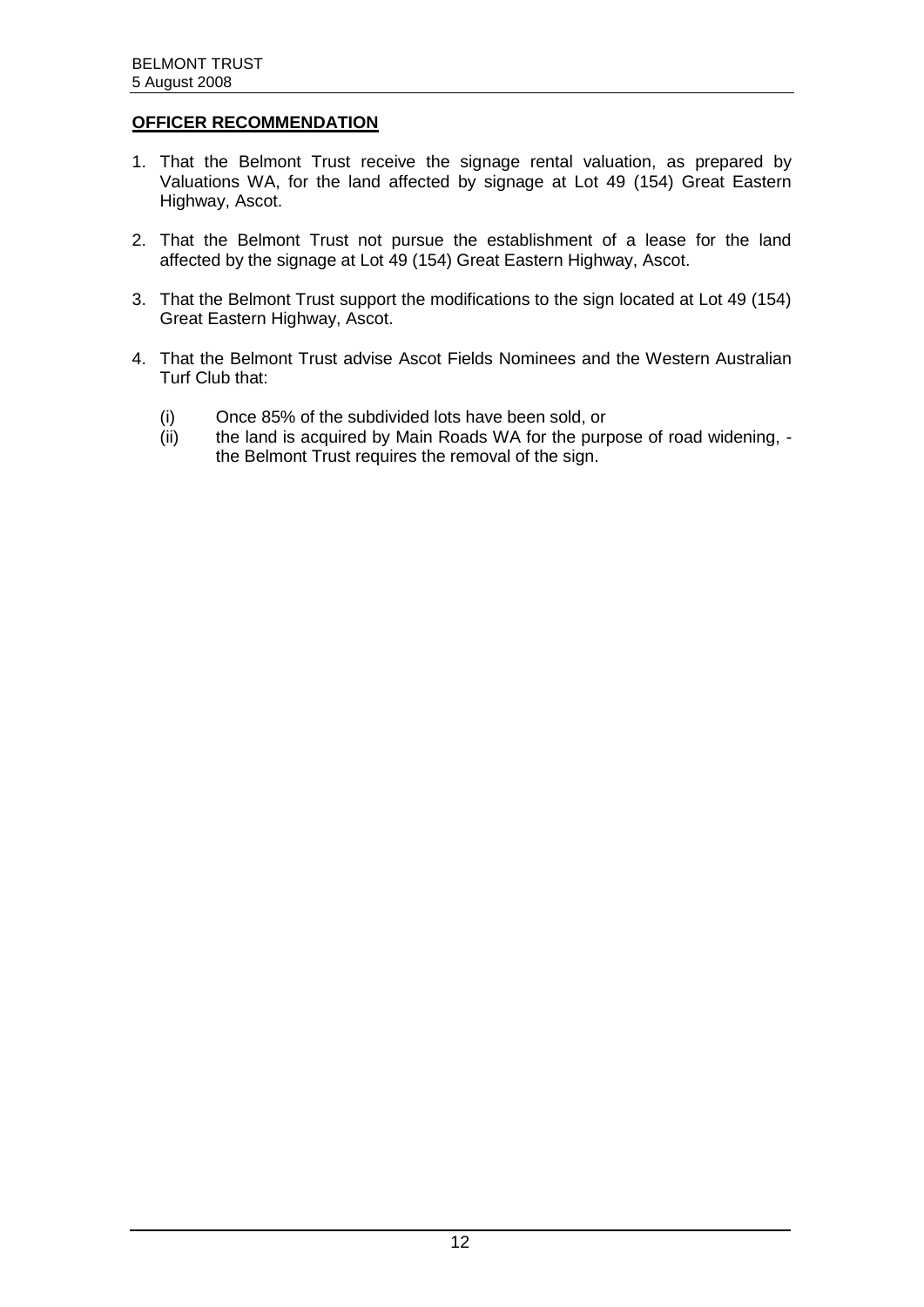**6.35pm The Presiding Member advised in accordance with Section 5.23(2) of the Local Government Act 1995 - if there were any questions or debate on Confidential Item 14.1, and 14.2 then Council will need to go behind closed doors.**

*BRENNAN MOVED, MARTIN SECONDED, That in accordance with section 5.23(2)(b) of the Local Government Act, the Forum proceed behind closed doors to discuss Confidential Items 14.1and 14.2.* 

*CARRIED UNANIMOUSLY*

**6.36pm Members of the public departed the meeting.**

*WOLFF MOVED, WHITELEY SECONDED, that the Meeting again be open to the public.*

*CARRIED UNANIMOUSLY*

**7.15pm The meeting came out from behind closed doors and members of the public returned to the meeting.**

**The Manager Governance read aloud the resolutions.**

**6.1 PROPERTY VALUATION – BELMONT TRUST LAND\*\* - CONFIDENTIAL MATTER IN ACCORDANCE WITH LOCAL GOVERNMENT ACT 1995 SECTION 5.23 (2) (e) (ii)**

*MARTIN MOVED, WHITELEY SECONDED, that the Belmont Trust:*

- *1. Receive the compensation valuation, as prepared by Valuations WA, for the portion of land Lot 49 (154) Great Eastern Highway, Ascot required for road widening*
- *2. That the Belmont Trust, following an approach to the Advisory Trustee, commence negotiations with Main Roads WA for the disposal of that portion of land required under the Metropolitan Region Scheme for the widening of Great Eastern Highway.*

*CARRIED 9 VOTES TO 1 Against: Cr Rossi For: Ms Godfrey, Mr Wolff, Mr Hitt, Ms Whiteley, Ms Brennan, Ms Martin, Ms Hanlon, Mr Marks, Ms Powell*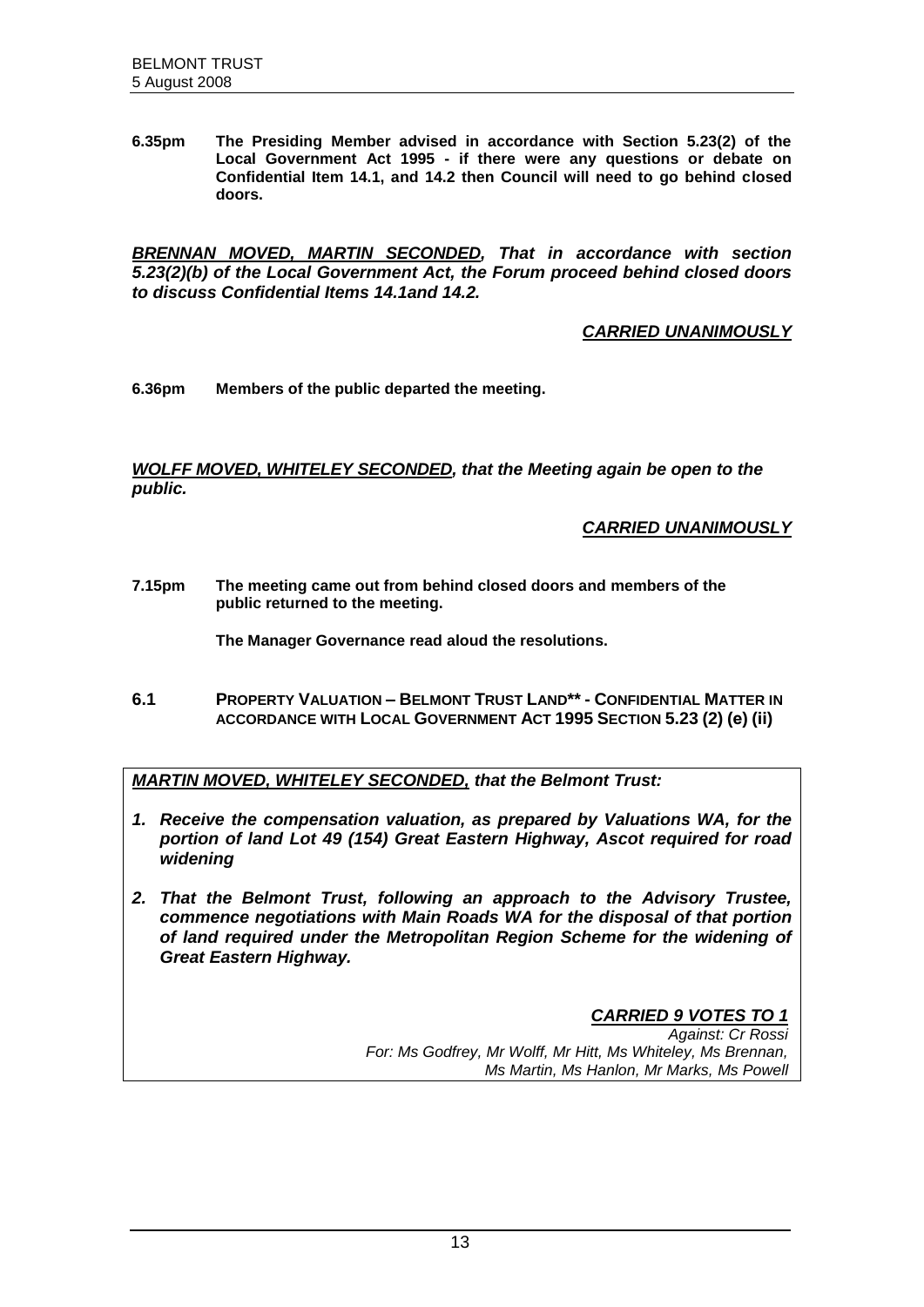**6.2 SIGN VALUATION- LOT 49 (154) GREAT EASTERN HIGHWAY, ASCOT\*\* - CONFIDENTIAL MATTER IN ACCORDANCE WITH LOCAL GOVERNMENT ACT 1995 SECTION 5.23 (2) (e) (ii)**

*HITT MOVED, WOLFF SECONDED, that the Belmont Trust:*

- *1. Receive the signage rental valuation, as prepared by Valuations WA, for the land affected by signage at Lot 49 (154) Great Eastern Highway, Ascot.*
- *2. Pursue the establishment of a lease for the land affected by the signage at Lot 49 (154) Great Eastern Highway, Ascot.*
- *3. Does not support the modifications to the sign located at Lot 49 (154) Great Eastern Highway, Ascot, without the establishment of a lease and payment for such lease for the land on which the sign is located.*
- *4. Advise Ascot Fields Nominees and the Western Australian Turf Club that:*
	- *(i) once 85% of the subdivided lots have been sold, or*
	- *(ii) the land is acquired by Main Roads WA for the purpose of road widening, - the Belmont Trust requires the removal of the sign.*

*LOST 7 VOTES TO 3 For: Mr Hitt, Ms Hanlon, Mr Wolff Against: Ms Godfrey,Ms Whiteley, Ms Brennan, Ms Martin, Mr Marks, Ms Powell, Mr Rossi*

#### **Notation**

**Mr Marks foreshadowed an alternative motion. The motion was put and subsequently voted on as follows:**

#### **ALTERNATIVE MOTION**

*MARKS MOVED, BRENNAN SECONDED, that the Belmont Trust:*

- *1. Receive the signage rental valuation, as prepared by Valuations WA, for the land affected by signage at Lot 49 (154) Great Eastern Highway, Ascot.*
- *2. Not pursue the establishment of a lease for the land affected by the signage at Lot 49 (154) Great Eastern Highway, Ascot.*
- *3. Does support the modifications to the sign located at Lot 49 (154) Great Eastern Highway, Ascot, and requests the City of Belmont to agree that the monies being accrued as income from the Municipal Fund be offset against expenditures incurred for the Trust.*
- *4. Advise Ascot Fields Nominees and the Western Australian Turf Club that:*
	- *(i) Once 85% of the subdivided lots have been sold, or*
	- *(ii) the land is acquired by Main Roads WA for the purpose of road widening – the Belmont Trust requires the removal of the sign.*

*CARRIED 10 VOTES TO 0*